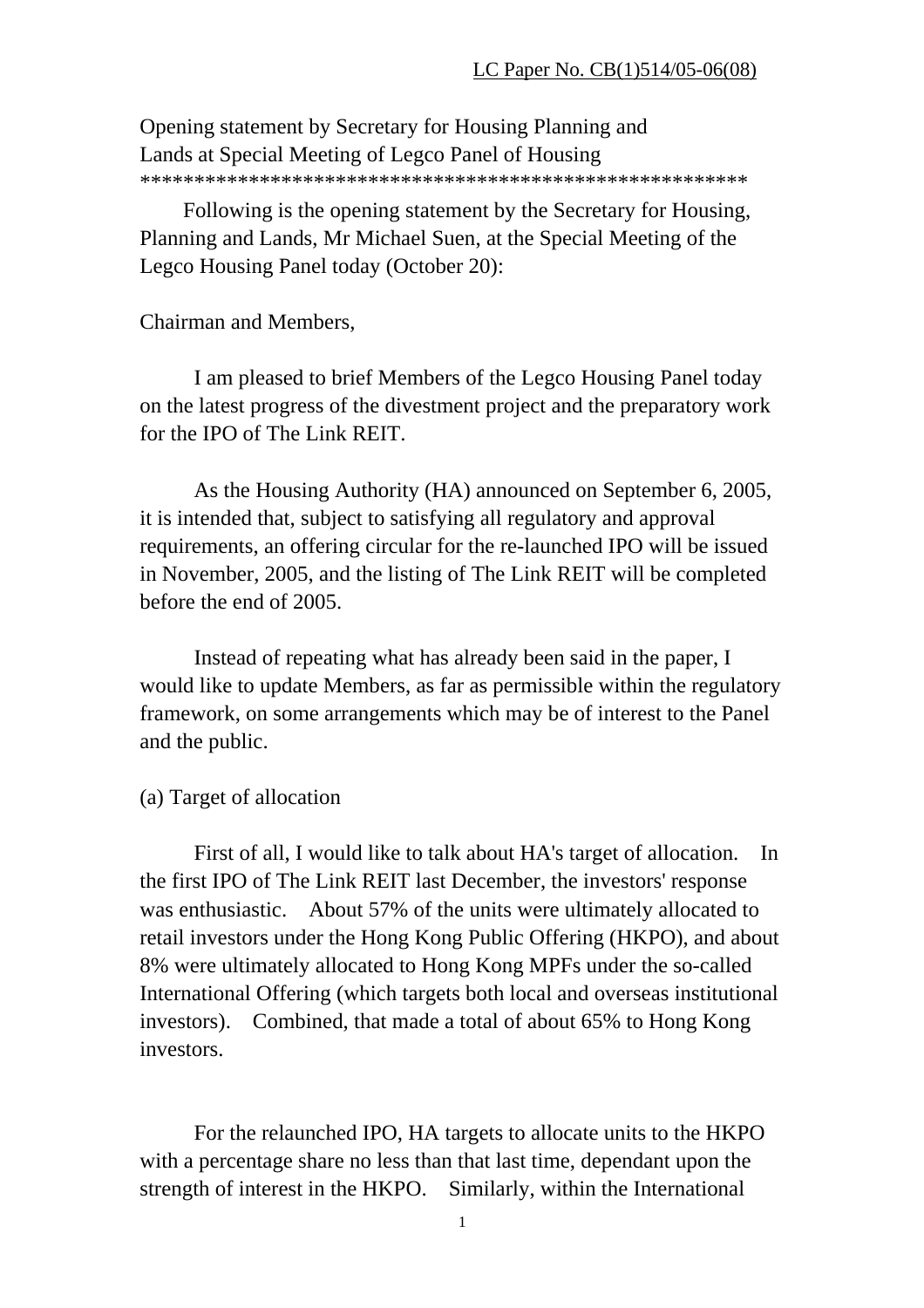Offering, HA again intends to favour MPFs in allocations.

 Moreover, in the 2004 IPO, it was possible to allocate units to every valid application under the public offer. Although that cannot be guaranteed in the relaunched offering, that remains the target depending on the overall numbers of applications.

### (b) Preferential allocation to successful subscribers in the 2004 IPO

 Secondly, HA noted the requests of some successful subscribers in the 2004 IPO for preferential allocation in the relaunched IPO, Although there is no legal obligation to give preference to investors who received an allocation of units pursuant to the 2004 IPO, HA carefully considered the pros and cons of the idea. In order to be fair and equal to all retail investors, HA has decided not to give any preferential allocation. Moreover, since it is HA's target, as I mentioned above, to allocate units to every valid application under the public offer, HA does not consider it necessary to give any preferential allocation to the successful subscribers in the 2004 IPO. It is hoped that every valid application will be allocated at least one lot.

#### (c) Cornerstone investors

 Thirdly, cornerstone investors were involved in the 2004 IPO to secure validation for the investment case and early demand for units. The actual experience of the 2004 IPO has shown that demand for units is broadly based. For the relaunch, HA decided not to appoint any cornerstone investors. This would allow HA a greater flexibility to allocate more units to other investors, including the retail investors and MPFs.

#### (d) Portfolio and property valuation

 Fourthly, I would like to talk about the divestment portfolio and the property valuation. As HA's announcement on September 6, 2005 has reiterated, the portfolio of the 180 retail and carparking facilities for divestment will remain unchanged. For the property valuation required for the relaunched IPO, HA will continue to use the same independent valuer, namely CBRE, and the same methodology, which follows the